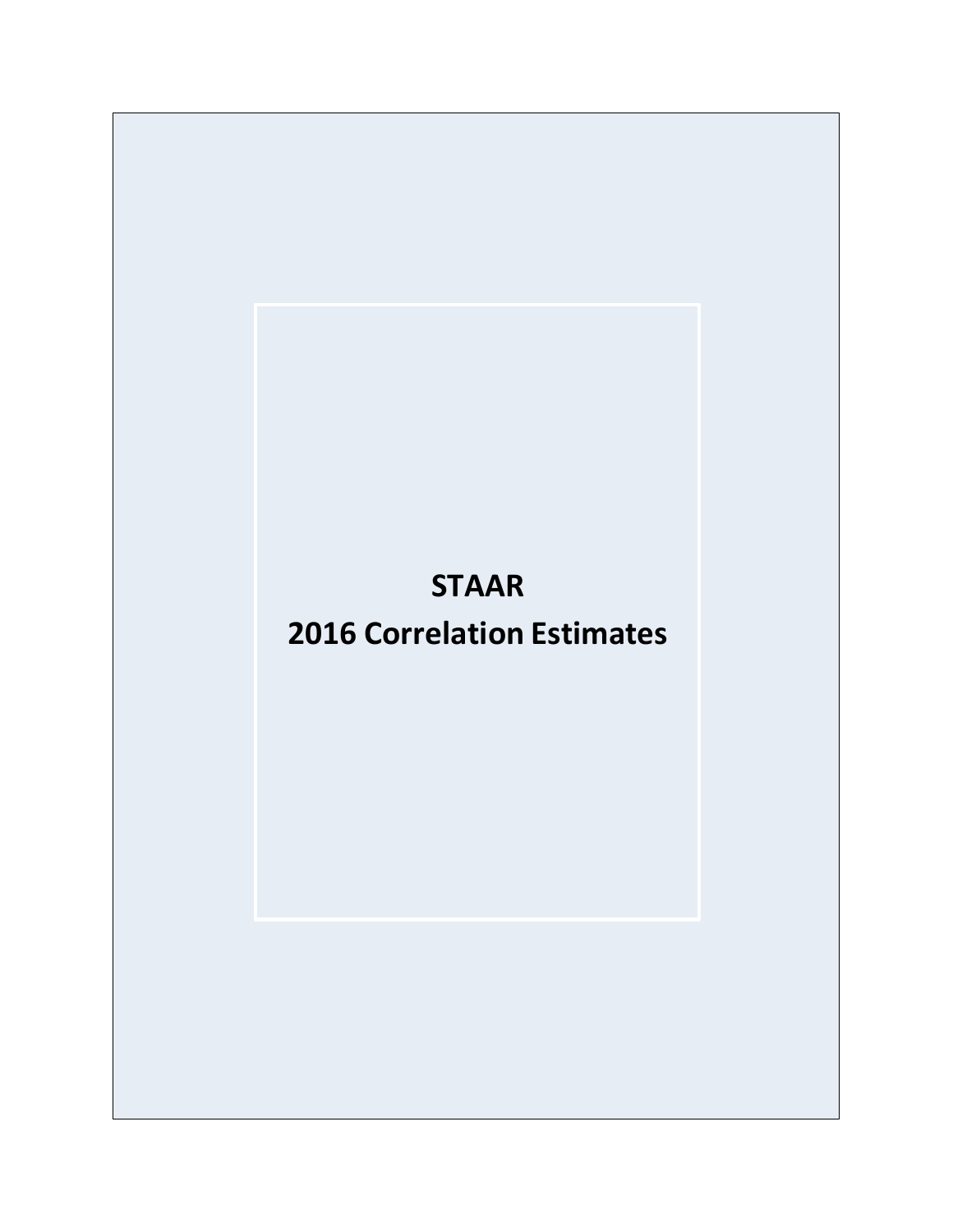| <b>Grade</b>   | <b>STAAR</b>       | <b>STAAR</b>          | N       | <b>Correlation</b> |
|----------------|--------------------|-----------------------|---------|--------------------|
| 3              | <b>Mathematics</b> | Reading               | 365,786 | 0.74               |
| 4              | <b>Mathematics</b> | Reading               | 366,130 | 0.72               |
|                | <b>Mathematics</b> | Writing               | 362,071 | 0.69               |
|                | Reading            | Writing               | 361,700 | 0.73               |
| 5              | <b>Mathematics</b> | Reading               | 373,350 | 0.73               |
|                | <b>Mathematics</b> | Science               | 376,275 | 0.75               |
|                | Reading            | Science               | 371,227 | 0.73               |
| 6              | <b>Mathematics</b> | Reading               | 376,881 | 0.73               |
| $\overline{7}$ | <b>Mathematics</b> | Reading               | 347,713 | 0.73               |
|                | <b>Mathematics</b> | Writing               | 344,680 | 0.71               |
|                | Reading            | Writing               | 378,881 | 0.77               |
| 8              | <b>Mathematics</b> | Reading               | 288,049 | 0.67               |
|                | <b>Mathematics</b> | Science               | 288,220 | 0.76               |
|                | <b>Mathematics</b> | <b>Social Studies</b> | 285,768 | 0.65               |
|                | Reading            | Science               | 366,693 | 0.75               |
|                | Reading            | <b>Social Studies</b> | 370,149 | 0.73               |
|                | Science            | <b>Social Studies</b> | 371,728 | 0.79               |

## **2016 STAAR English 3–8 Assessments Scale Score Correlations within Grade**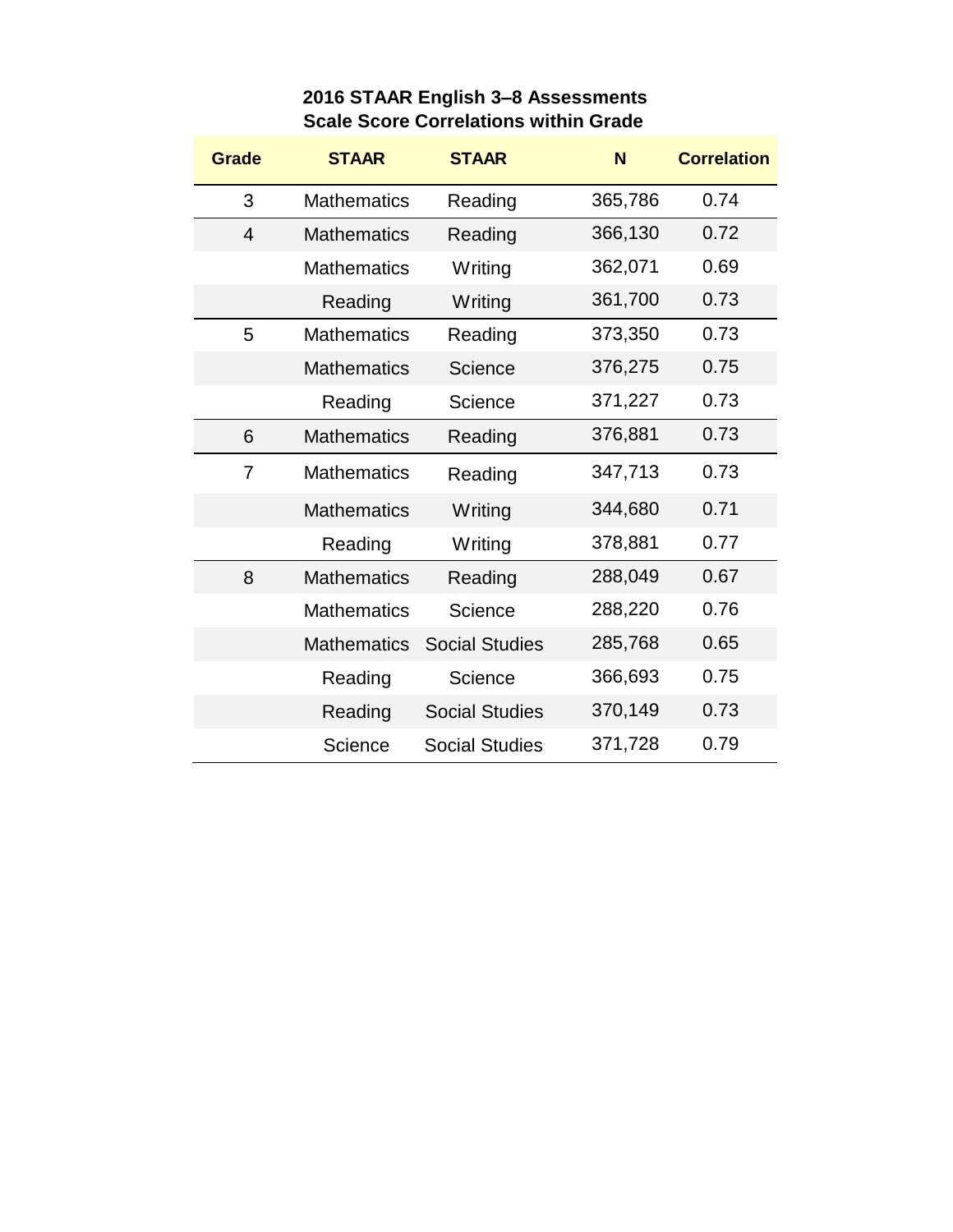|  | 2016 STAAR Spanish 3-5 Assessments           |
|--|----------------------------------------------|
|  | <b>Scale Score Correlations within Grade</b> |

| Grade | <b>STAAR</b>       | <b>STAAR</b> | N      | <b>Correlation</b> |
|-------|--------------------|--------------|--------|--------------------|
| 3     | <b>Mathematics</b> | Reading      | 16,942 | 0.68               |
| 4     | <b>Mathematics</b> | Reading      | 9,075  | 0.68               |
|       | <b>Mathematics</b> | Writing      | 8,842  | 0.66               |
|       | Reading            | Writing      | 23,264 | 0.73               |
| 5     | <b>Mathematics</b> | Reading      | 4,389  | 0.66               |
|       | Mathematics        | Science      | 3,387  | 0.71               |
|       | Reading            | Science      | 6,525  | 0.73               |